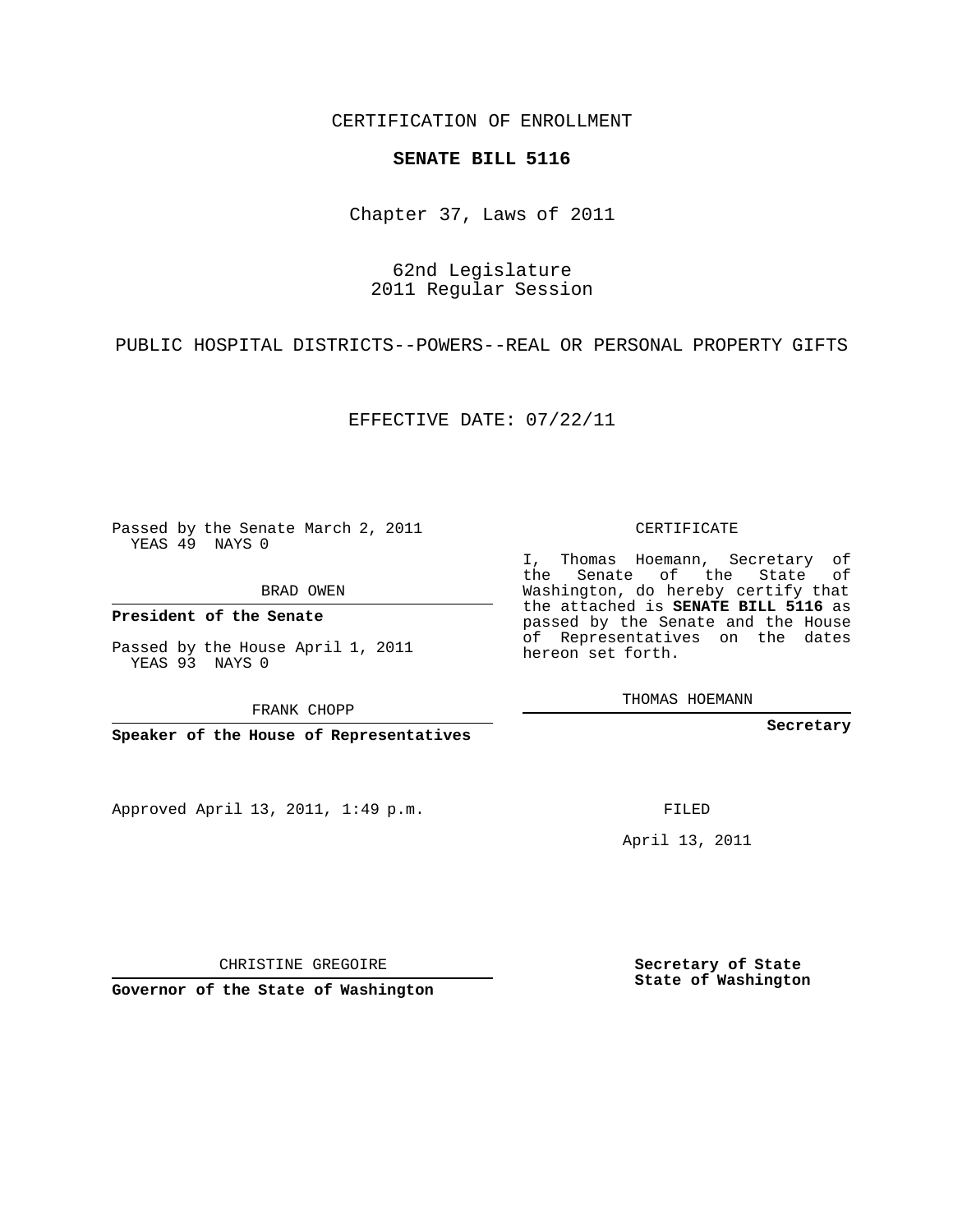## **SENATE BILL 5116** \_\_\_\_\_\_\_\_\_\_\_\_\_\_\_\_\_\_\_\_\_\_\_\_\_\_\_\_\_\_\_\_\_\_\_\_\_\_\_\_\_\_\_\_\_

\_\_\_\_\_\_\_\_\_\_\_\_\_\_\_\_\_\_\_\_\_\_\_\_\_\_\_\_\_\_\_\_\_\_\_\_\_\_\_\_\_\_\_\_\_

Passed Legislature - 2011 Regular Session

## **State of Washington 62nd Legislature 2011 Regular Session**

**By** Senators Swecker, Hatfield, and Parlette

Read first time 01/14/11. Referred to Committee on Government Operations, Tribal Relations & Elections.

 AN ACT Relating to public health district authority as it relates to gifts, grants, conveyances, bequests, and devises of real or personal property; and amending RCW 70.44.060.

BE IT ENACTED BY THE LEGISLATURE OF THE STATE OF WASHINGTON:

 **Sec. 1.** RCW 70.44.060 and 2010 c 95 s 1 are each amended to read as follows:

 All public hospital districts organized under the provisions of this chapter shall have power:

 (1) To make a survey of existing hospital and other health care facilities within and without such district.

 (2) To construct, condemn and purchase, purchase, acquire, lease, add to, maintain, operate, develop and regulate, sell and convey all lands, property, property rights, equipment, hospital and other health care facilities and systems for the maintenance of hospitals, buildings, structures, and any and all other facilities, and to exercise the right of eminent domain to effectuate the foregoing purposes or for the acquisition and damaging of the same or property of any kind appurtenant thereto, and such right of eminent domain shall be exercised and instituted pursuant to a resolution of the commission and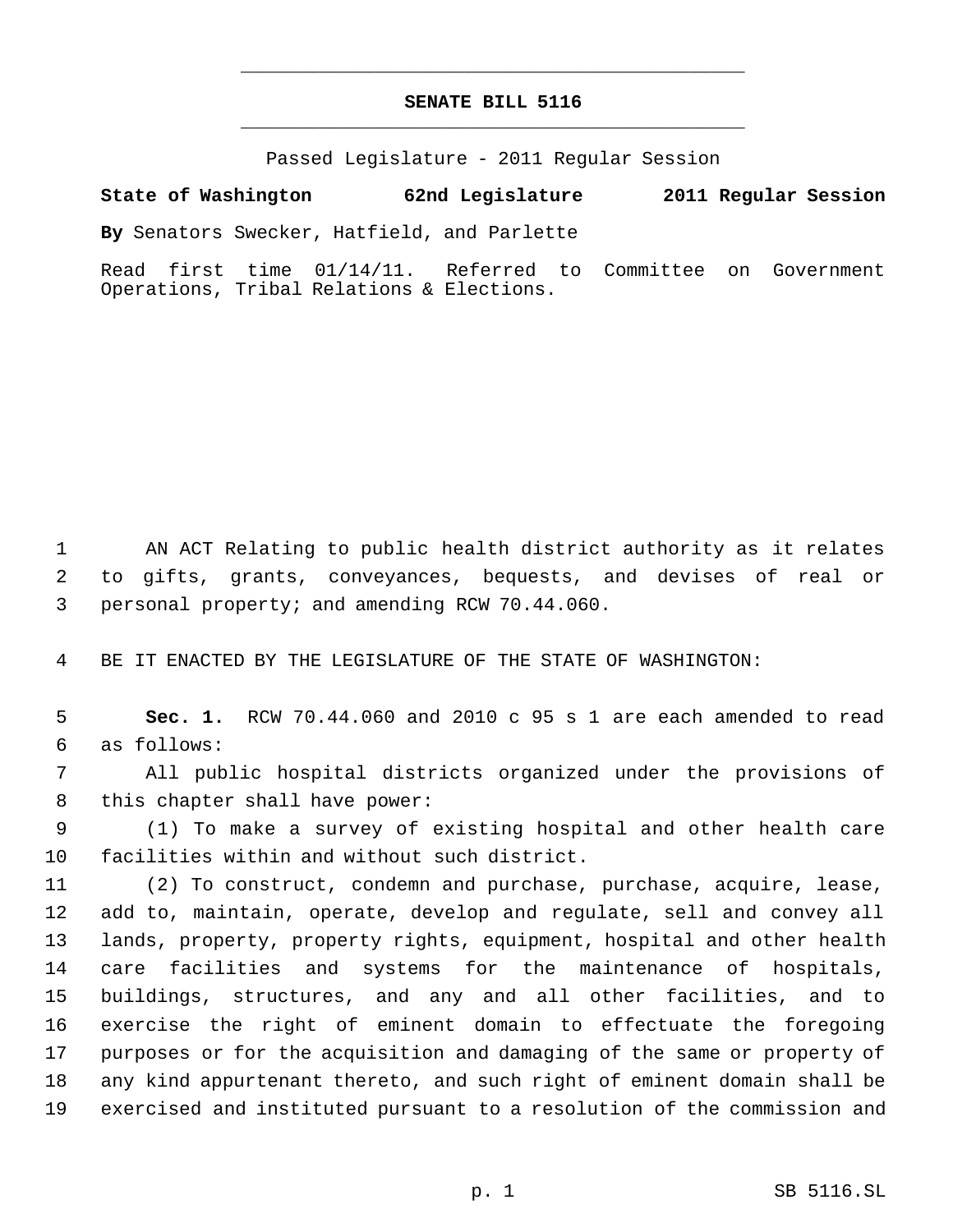conducted in the same manner and by the same procedure as in or may be provided by law for the exercise of the power of eminent domain by incorporated cities and towns of the state of Washington in the acquisition of property rights: PROVIDED, That no public hospital district shall have the right of eminent domain and the power of condemnation against any health care facility.

 (3) To lease existing hospital and other health care facilities and equipment and/or other property used in connection therewith, including ambulances, and to pay such rental therefor as the commissioners shall deem proper; to provide hospital and other health care services for residents of said district by facilities located outside the boundaries of said district, by contract or in any other manner said commissioners 13 may deem expedient or necessary under the existing conditions; and said hospital district shall have the power to contract with other communities, corporations, or individuals for the services provided by said hospital district; and they may further receive in said hospitals and other health care facilities and furnish proper and adequate services to all persons not residents of said district at such reasonable and fair compensation as may be considered proper: PROVIDED, That it must at all times make adequate provision for the needs of the district and residents of said district shall have prior rights to the available hospital and other health care facilities of said district, at rates set by the district commissioners.

 (4) For the purpose aforesaid, it shall be lawful for any district so organized to take, condemn and purchase, lease, or acquire, any and all property, and property rights, including state and county lands, for any of the purposes aforesaid, and any and all other facilities necessary or convenient, and in connection with the construction, maintenance, and operation of any such hospitals and other health care facilities, subject, however, to the applicable limitations provided in subsection (2) of this section.

 (5) To contract indebtedness or borrow money for corporate purposes on the credit of the corporation or the revenues of the hospitals thereof, and the revenues of any other facilities or services that the district is or hereafter may be authorized by law to provide, and to issue and sell: (a) Revenue bonds, revenue warrants, or other revenue obligations therefor payable solely out of a special fund or funds into which the district may pledge such amount of the revenues of the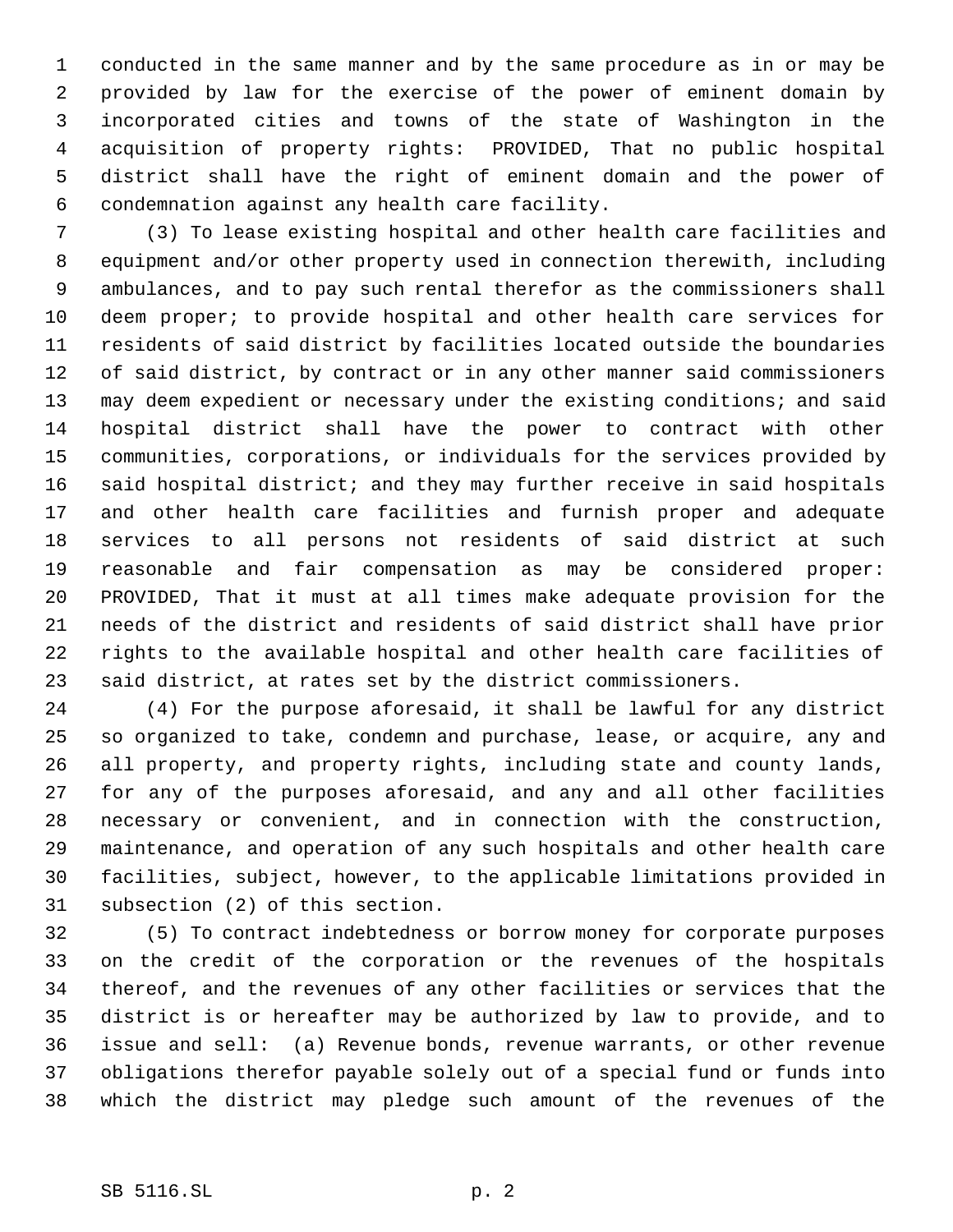hospitals thereof, and the revenues of any other facilities or services that the district is or hereafter may be authorized by law to provide, to pay the same as the commissioners of the district may determine, such revenue bonds, warrants, or other obligations to be issued and sold in the same manner and subject to the same provisions as provided for the issuance of revenue bonds, warrants, or other obligations by cities or towns under the municipal revenue bond act, chapter 35.41 RCW, as may hereafter be amended; (b) general obligation bonds therefor in the manner and form as provided in RCW 70.44.110 and 70.44.130, as may hereafter be amended; or (c) interest-bearing warrants to be drawn on a fund pending deposit in such fund of money sufficient to redeem such warrants and to be issued and paid in such manner and upon such terms and conditions as the board of commissioners may deem to be in the best interest of the district; and to assign or sell hospital accounts receivable, and accounts receivable for the use of other facilities or services that the district is or hereafter may be authorized by law to provide, for collection with or without recourse. General obligation bonds shall be issued and sold in accordance with chapter 39.46 RCW. Revenue bonds, revenue warrants, or other revenue obligations may be issued and sold in accordance with chapter 39.46 RCW. In connection with the issuance of bonds, a public hospital district is, in addition to its other powers, authorized to grant a lien on any or all of its property, whether then owned or thereafter acquired, including the revenues and receipts from the property, pursuant to a mortgage, deed of trust, security agreement, or any other security instrument now or hereafter authorized by applicable law: PROVIDED, That such bonds are issued in connection with a federal program providing mortgage insurance, including but not limited to the mortgage insurance programs administered by the United States department of housing and urban development pursuant to sections 232, 241, and 242 of Title II of the national housing act, as amended.

 (6) To raise revenue by the levy of an annual tax on all taxable property within such public hospital district not to exceed fifty cents per thousand dollars of assessed value, and an additional annual tax on all taxable property within such public hospital district not to exceed twenty-five cents per thousand dollars of assessed value, or such further amount as has been or shall be authorized by a vote of the people. Although public hospital districts are authorized to impose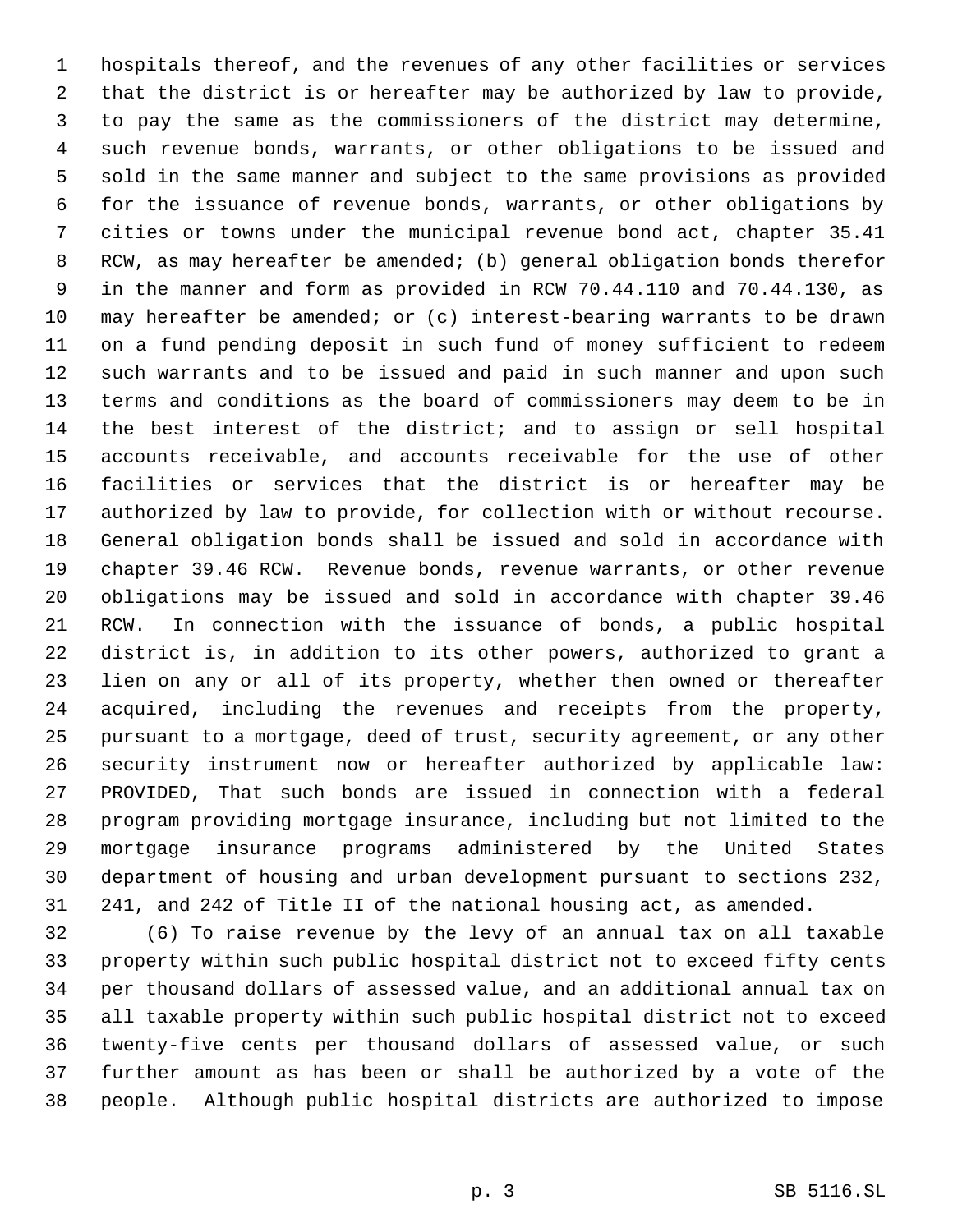two separate regular property tax levies, the levies shall be considered to be a single levy for purposes of the limitation provided for in chapter 84.55 RCW. Public hospital districts are authorized to levy such a general tax in excess of their regular property taxes when authorized so to do at a special election conducted in accordance with and subject to all of the requirements of the Constitution and the laws of the state of Washington now in force or hereafter enacted governing the limitation of tax levies. The said board of district commissioners is authorized and empowered to call a special election for the purpose of submitting to the qualified voters of the hospital district a proposition or propositions to levy taxes in excess of its regular property taxes. The superintendent shall prepare a proposed budget of the contemplated financial transactions for the ensuing year and file the same in the records of the commission on or before the first day of November. Notice of the filing of said proposed budget and the date and place of hearing on the same shall be published for at least two consecutive weeks, at least one time each week, in a newspaper printed and of general circulation in said county. On or before the fifteenth day of November the commission shall hold a public hearing on said proposed budget at which any taxpayer may appear and be heard against the whole or any part of the proposed budget. Upon the conclusion of said hearing, the commission shall, by resolution, adopt the budget as finally determined and fix the final amount of expenditures for the ensuing year. Taxes levied by the commission shall be certified to and collected by the proper county officer of the county in which such public hospital district is located in the same manner as is or may be provided by law for the certification and collection of port district taxes. The commission is authorized, prior to the receipt of taxes raised by levy, to borrow money or issue warrants of the district in anticipation of the revenue to be derived by such district from the levy of taxes for the purpose of such district, and such warrants shall be redeemed from the first money available from such taxes when collected, and such warrants shall not exceed the anticipated revenues of one year, and shall bear interest at a rate or rates as authorized by the commission.

 (7) To enter into any contract with the United States government or any state, municipality, or other hospital district, or any department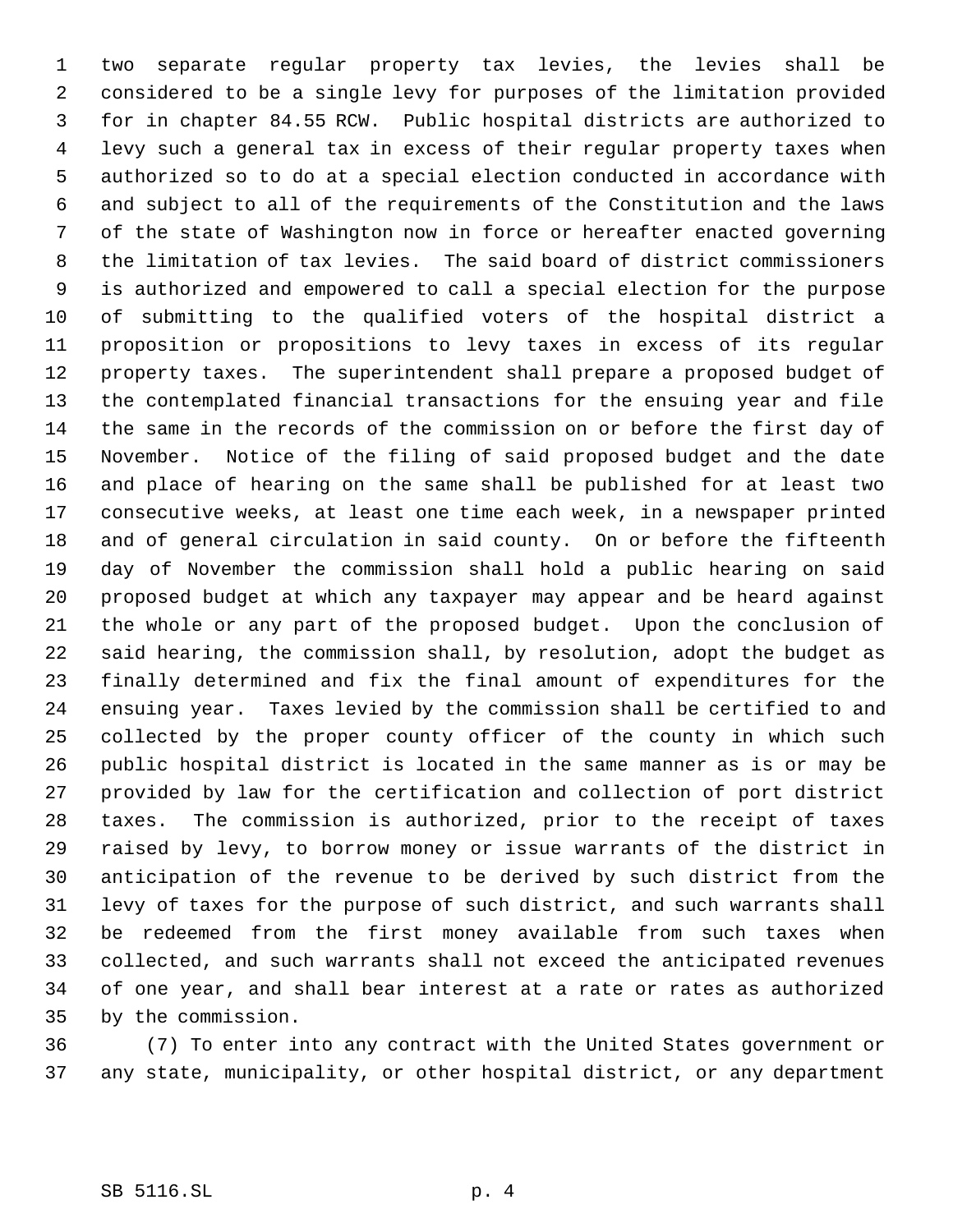of those governing bodies, for carrying out any of the powers authorized by this chapter.

 (8) To sue and be sued in any court of competent jurisdiction: PROVIDED, That all suits against the public hospital district shall be brought in the county in which the public hospital district is located.

 (9) To pay actual necessary travel expenses and living expenses incurred while in travel status for (a) qualified physicians or other health care practitioners who are candidates for medical staff positions, and (b) other qualified persons who are candidates for superintendent or other managerial and technical positions, which expenses may include expenses incurred by family members accompanying the candidate, when the district finds that hospitals or other health care facilities owned and operated by it are not adequately staffed and determines that personal interviews with said candidates to be held in the district are necessary or desirable for the adequate staffing of said facilities.

 (10) To employ superintendents, attorneys, and other technical or professional assistants and all other employees; to make all contracts useful or necessary to carry out the provisions of this chapter, including, but not limited to, (a) contracts with private or public institutions for employee retirement programs, and (b) contracts with current or prospective employees, physicians, or other health care practitioners providing for the payment or reimbursement by the public hospital district of health care training or education expenses, including but not limited to debt obligations, incurred by current or prospective employees, physicians, or other health care practitioners in return for their agreement to provide services beneficial to the public hospital district; to print and publish information or literature; and to do all other things necessary to carry out the provisions of this chapter.

 (11) To solicit and accept gifts, grants, conveyances, bequests, 32 and devises of real or personal property, or both, in trust or otherwise, and to sell, lease, exchange, invest, or expend gifts or the 34 proceeds, rents, profits, and income therefrom, and to enter into 35 contracts with for-profit or nonprofit organizations to support the purposes of this subsection, including, but not limited to, contracts